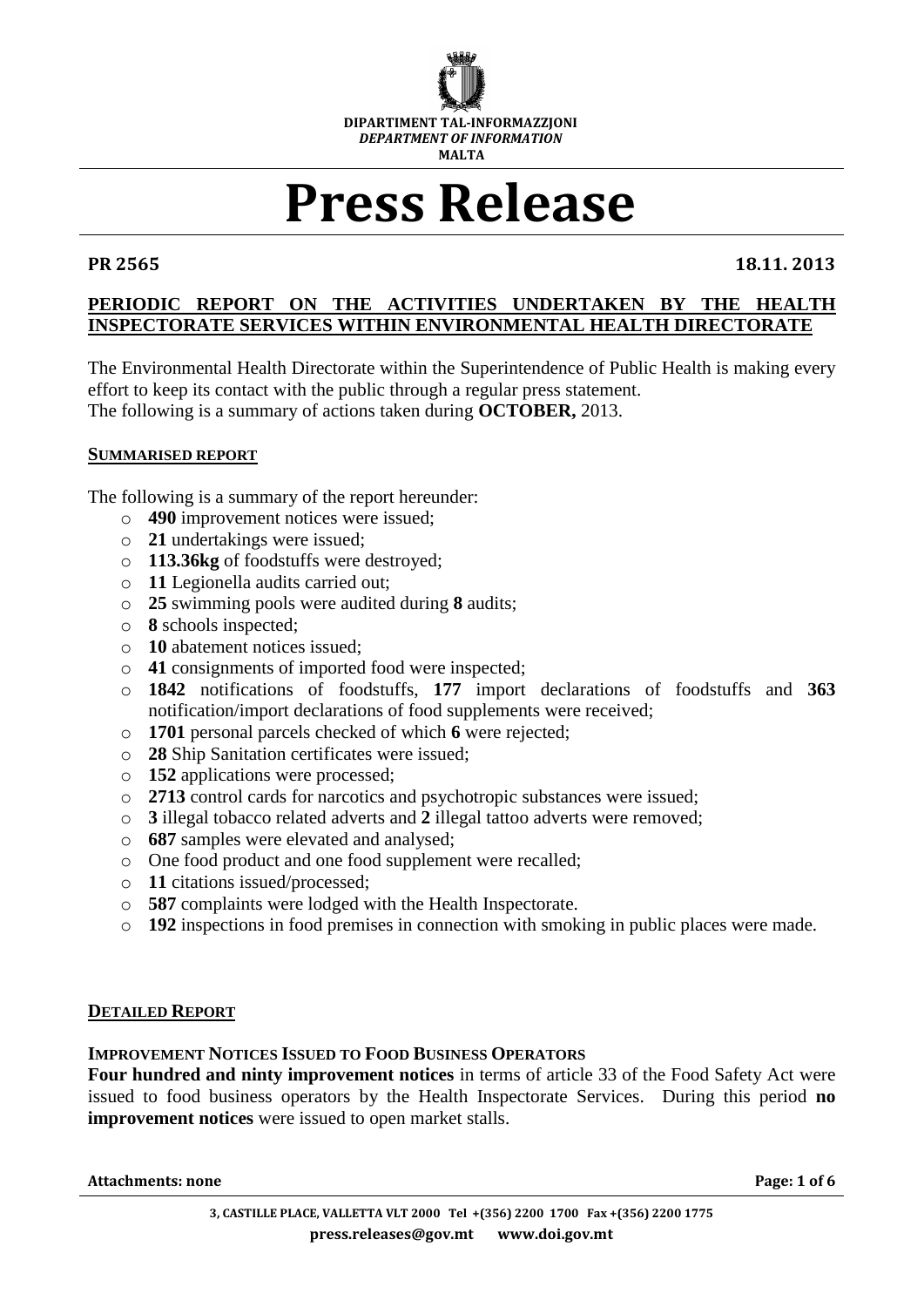An improvement notice is sent to all food business operators following an unannounced inspection by Environmental Health Officers within their establishment. The intention of this notice is to inform food operators about deficiencies noted in their establishments while the operator is given a specific deadline in order to rectify these deficiencies. Though the seriousness of deficiencies might vary, legal action is initiated when major deficiencies are noted.

# **HACCP AUDITS**

**5 HACCP audits** were carried out. The **H**azard **A**nalysis **C**ritical **C**ontrol **P**oint is a Food Safety Management System which is obligatory in those food businesses providing high risk foods.

# **UNDERTAKINGS**

**21 undertakings** (20 in terms of the Food Safety Act and 1 in terms of the Public Health Act) were entered into by the Health Inspectorate, and concerned several food and environmental health related issues.

Undertakings are legal agreements between the operators and the Health Authority specifying deadlines by which deficiencies in their premises should be remedied in compliance with standing legislation. Failure to abide with the agreed deadlines results in Court proceedings being initiated.

### **DESTRUCTION OF FOOD**

The amount of **foodstuffs** destroyed by the Health Inspectorate was **113.36kgs.**

These foodstuffs included:

- Chicken  $10kg$
- Canned food  $-21.86$ kg
- $\bullet$  Biscuits 80kg
- Food preparation enzyme  $-1.5$ kgs

# **LEGIONELLA AUDITS AND POOL INSPECTIONS**

**Eleven audits** at Hotels, and other similar premises to ascertain compliance with Control of Legionella Regulations, 2006 (L.N. 5 of 2006) and the Registration of Cooling Towers and Evaporative Condensers Regulations, 2006 (L.N. 6 of 2006) were performed by the Health Inspectorate.

**Twenty five swimming pools** were inspected during **eight audits** carried out by the Health Inspectorate to verify compliance with Swimming Pools Regulations, 2005 (L.N. 129 of 2005)**. 1 new pool** was registered with the Health Authority during this month. This regulation specifies that all swimming pools with the exception of those situated at a single family residence need to register with this Directorate. A list of registered pools can be found in the Directorate's website mentioned below.

### **INSPECTIONS OF SCHOOLS**

**8 schools** were inspected to ensure compliance with general hygiene requirements. Such inspections are carried out in private, government or church owned schools and whether, primary, secondary, tertiary or language or special schools.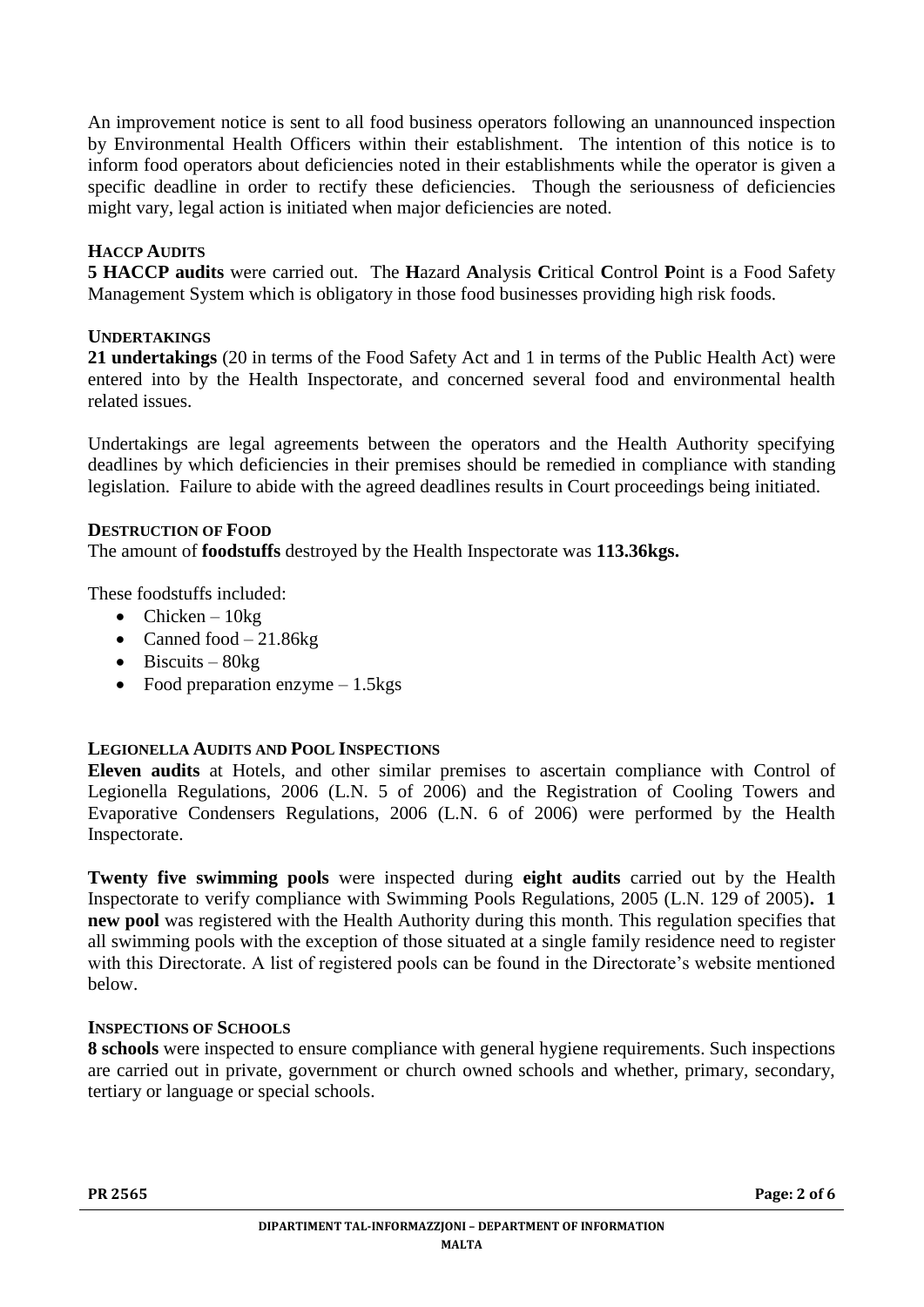### **ABATEMENT NOTICES**

**10 abatement notices** were issued by the Health Inspectorate in terms of the Public Health Act in view of inspections and audits carried out in the previous days.

### **CONSIGNMENTS**

**Forty one consignments** of food imported/traded into Malta were also inspected by Environmental Health Officers attached with the Port Health Services within this Directorate.

### **CONSIGNMENTS DOCUMENTARY CHECKS**

**1842 notifications of foodstuffs, 177 import declarations of foodstuffs and 363 requests for importation of food supplements** were submitted to the Port Health Services as required by Trading Regulations of 2004 (Legal Notice 315 of 2004 which can be downloaded from [http://www.justiceservices.gov.mt/DownloadDocument.aspx?app=lom&itemid=11120&l=1.](http://www.justiceservices.gov.mt/DownloadDocument.aspx?app=lom&itemid=11120&l=1)

All traders of food including food contact materials and food supplements are reminded to notify the Port Health Services, 48hours in advance as explained in Press Release 1531 issued on  $13<sup>th</sup>$ August, 2011 (URL: [http://www.doi.gov.mt/EN/press\\_releases/2011/08/pr1531.pdf](http://www.doi.gov.mt/EN/press_releases/2011/08/pr1531.pdf)).

### **PERSONAL IMPORTS**

**1701 personal consignments** were also screened by the Port Health Services, of which **6 were rejected**.

### **SHIP SANITATION CERTIFICATES**

**Twenty-eight** Ship Sanitation Certificates were issued by the Port Health Services. These inspections are carried out in terms of the International Health Regulations of 2005 and involve the assessment of the general hygienic conditions and control measures undertaken on ships. A Ship Sanitation Certificate needs to be renewed every 6 months at an authorised port; Malta being an authorised port.

### **APPLICATIONS AND CONSULTATIONS**

The Health Inspectorate received **152 requests to process applications** to operate food and nonfood business. Prospective operators who wish to open such businesses are obliged to apply for a permit with the Malta Environment and Planning Authority (MEPA) and then apply for the actual licence with the competent authority such as the Trade Licensing Unit or Malta Tourism Authority. At every stage, this Directorate is consulted in order to verify suitability of proposed premises.

### **CONTROL CARDS FOR NARCOTIC AND PSYCHOTROPIC SUBSTANCES**

**2713 control cards for narcotic and psychotropic substances** (1022 males and 1691 females) were issued by the Drug Control Unit, which is another unit falling under the Health Inspectorate Services. **184 of these cards** were **new applications.**

These cards are issued when a medical doctor deems that a person needs to be prescribed a psychotropic drug. An application form is filled in and handed over to the patient which is in turn submitted to the Drug Control Unit, Shop 12, City Gate, Valletta Tel; 21245490.

### **ILLEGAL ADVERTISEMENTS**

**3 adverts** involving Tobacco products in breach of Tobacco (Smoking Control) Act were noticed and the respective advertiser was instructed to remove such advert - something which was actually complied with.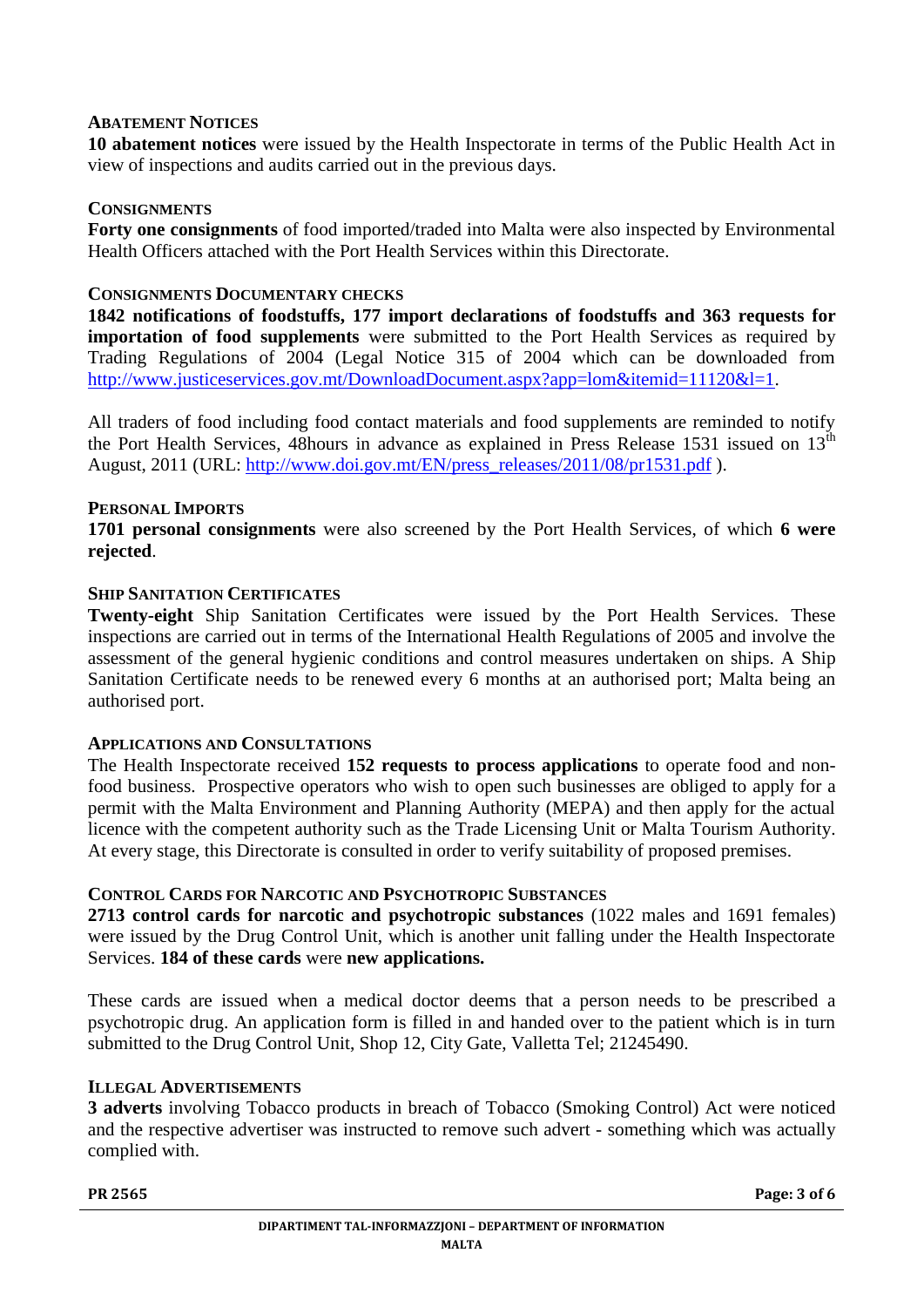**2** adverts of **tattoo equipment** were also noted to be in contravention of the Control of Tattooing Act.

# **SAMPLES**

**687 samples** were elevated by the Health Inspectorate and submitted to the Public Health Laboratory for analysis and/or examination for several parameters.

# **BATHING WATER MONITORING PROGRAMME**

During the month of October, **253 samples of sea water** were collected and submitted to the Public Health Laboratory to be analysed for microbiological parameters as stipulated by EU Directive 2006/7/EC. The bathing water monitoring programme is carried out in accordance with the provisions of said EU Directive. The official bathing season started on the 13<sup>th</sup> May 2013 and has ended on the  $20<sup>th</sup>$  October 2013. Sampling was carried out from 87 official bathing sites throughout the Maltese islands.

Up to the  $23<sup>rd</sup>$  week of the monitoring programme (end of programme) the 87 sites have been classified as follows: 87 sites as Excellent Quality, **no** sites as Good, Sufficient or Poor Quality

# **RECALLS**

One food product and one food supplement were recalled in October as follows:

Press Release number 2204 issued on  $9<sup>th</sup>$  October, 2013 (URL: <http://www.gov.mt/en/Government/Press%20Releases/Pages/2013/October/09/pr2204.aspx>).<br>Press Release number 2268 issued on 16<sup>th</sup> October. 2013 Press Release number 2268 issued on 16<sup>th</sup> October, 2013 (URL: <http://www.gov.mt/en/Government/Press%20Releases/Pages/2013/October/16/pr2268.aspx> ).

# **CONTRAVENTIONS**

**Eleven contraventions** were issued / processed by the Health Inspectorate, **nine** of which was related to food safety issues:

- One person was charged for failing to abide with an abatement notice.
- One person was charged for offering food for sale which was unfit.
- One person was charged for offering for sale food which had a misleading label, for having no traceability and for keeping a food business without the necessary license.
- One person was charged for offering for sale food which had a misleading label.
- One person was charged for keeping food in a risk of contamination, for not providing a suitable wash hand basin and for not providing a suitable sink for the washing of equipment.
- One person was charged for keeping equipment which comes in contact with food in risk of contamination; failing to keep the food premises clean; for exposing food to risk of contamination and for operating a food business without the necessary license.
- One person was charged for not abiding with an undertaking.
- One person was charged for failing to keep the place used for the preparation of food clean and for not wearing suitable clothing during food preparation.
- One person was charged for operating a food business from unlicensed premises and for failing to register as a food handler.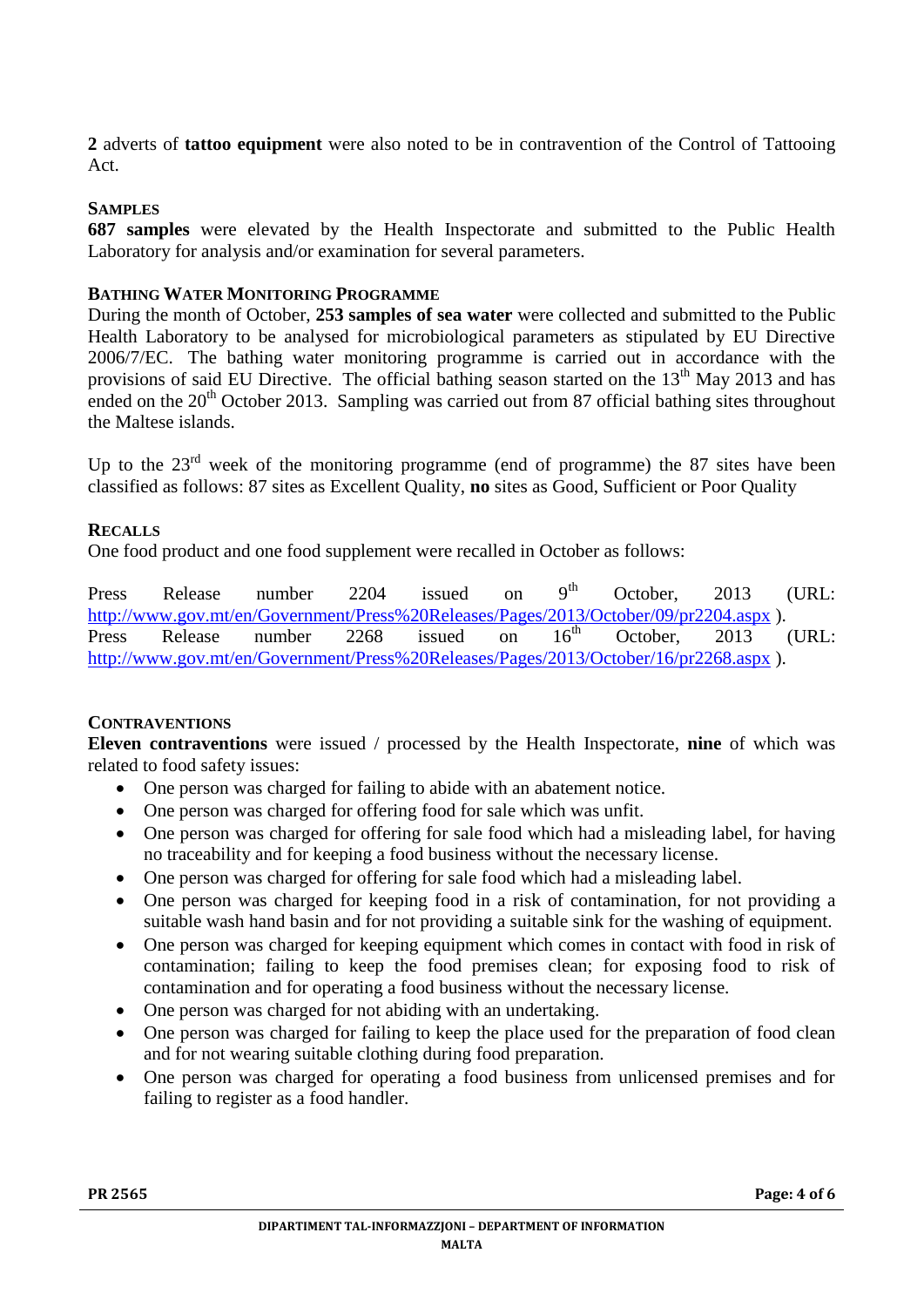**Two** were environmental health related:

 Two persons were charged separately for keeping drain pipes in a bad state of repair. One of these persons was also charged for obstructing the Environmental Health Officer during his work.

### **EMERGENCY CONTROL ORDERS**

**Three** Emergency Control Orders were issued against three persons.

#### **EMERGENCY PROHIBITION ORDERS**

During last month, the following premise was closed down by the Health Authority.

Djamant Store, St. John Street, Siggiewi

Remedial action was taken by the operators and hence premise was allowed to reopen 2 days later.

#### **COMPLAINTS**

**587 complaints** were lodged with the Directorate which were categorised in one or more category, as follows:

#### o **Food related complaints**

**92** complaints were related to food. The most common type of food related complaints were: hygiene of food premises (19 complaints), improper labelling (13 complaints), risk of contamination (13 complains) and fitness of food (13 complaints).

#### o **Other Environmental Health related complaints**

Another **495** complaints were environmental health related. The most common complaints were: pest infestations (179 complaints), infiltrations (65 complaints), accumulation of refuse (45 complaints), discharge of foul water (40 complaints), keeping of animals in unhygieic conditions (33 complaints), and leaky/defective drains (26 complaints).

### **Note: The number of complaints and the number of categories do not tally, since one complaint received may encompass one or more categories.**

### **TOBACCO SURVEILLANCE**

**192** inspections were carried out in food premises in connection with tobacco surveillance. No persons were charged following these inspections.

#### **FOCUS REPORTS**

The October focus report is titled '**A focus on the effects of tobacco on health'**. This will be uploaded on the EHD's website at URL: [https://ehealth.gov.mt/HealthPortal/public\\_health/environmental](https://ehealth.gov.mt/HealthPortal/public_health/environmental-health/publications/publications.aspx)[health/publications/publications.aspx](https://ehealth.gov.mt/HealthPortal/public_health/environmental-health/publications/publications.aspx) .

The Environmental Health Directorate takes this opportunity to remind the public that it can contact the Health Inspectorate Services between 08:000am and 3:00pm on telephone number 21337333,